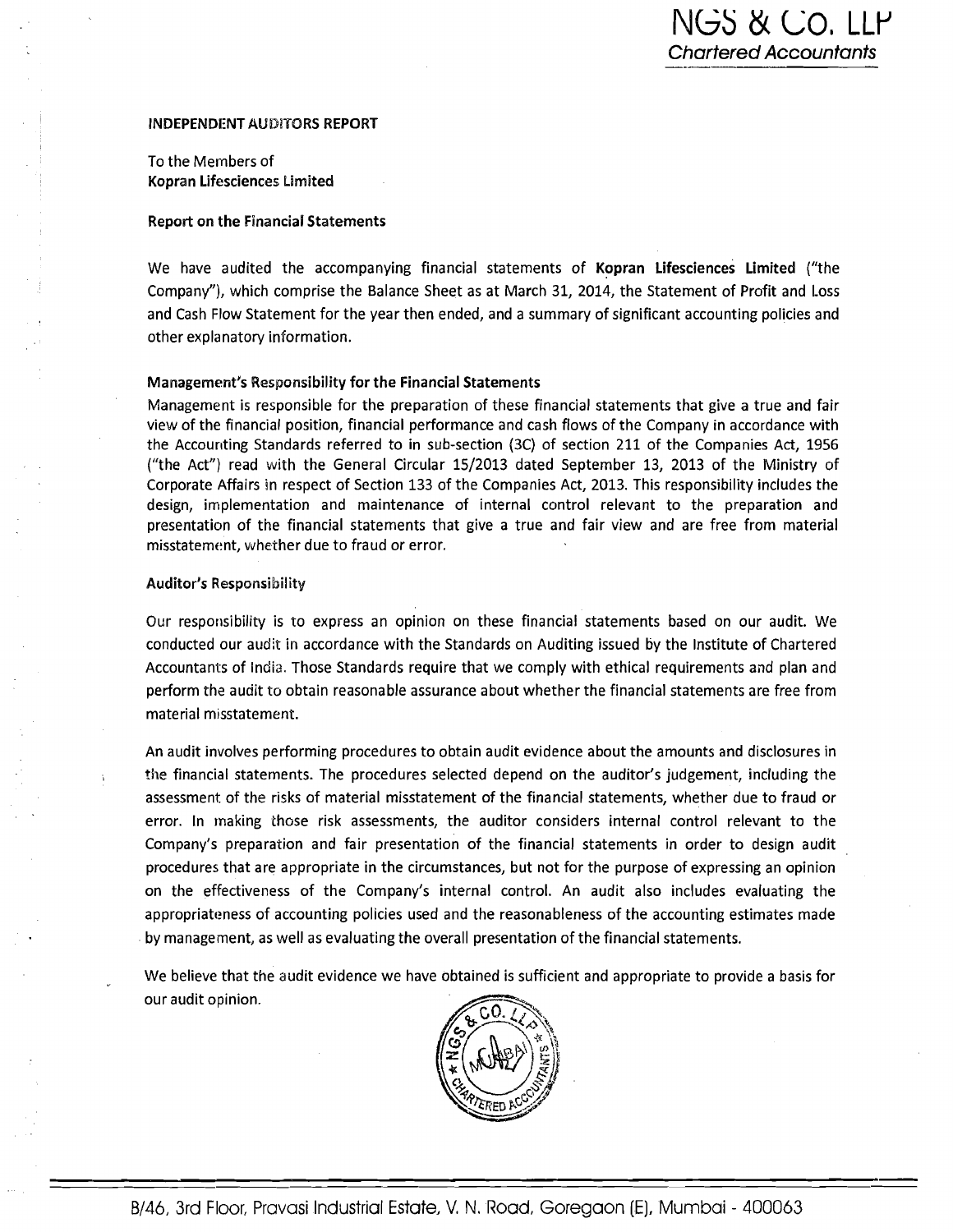## Opinion

In our opinion and to the best of our information and according to the explanations given to us, the aforesaid financial statements give the information required by the Act in the manner so required and give a true and fair view in conformity with the accounting principles generally accepted in India:

- a) in the case of the Balance Sheet, of the state of affairs of the Company as at March 31,2014;
- b) in the case of the Statement of Profit and Loss, of the Loss for the year ended on that date; and
- c) in the case of the Cash Flow Statement, of the cash flows for the year ended on that date.

## Report on Other **liegal** and Regulatory Requirements.

- 1. As required by the Companies (Auditor's Report) Order,2003 ("the Ordet"), as amended, issued by the Central Government of India in terms of sub-section (4A) of Section 227 of the Act, we give in the Annexure a statement on the matters specified in paragraphs 4 and 5 of the Order.
- 2. As required by section 227(3) of the Act, we report that:
	- a. We have obtained all the information and explanations which to the best of our knowledge and belief were necessary for the purpose of our audit;
	- b; In our opinion, proper books of account as required by law have been kept by the Company so far **as** appears from our examination of those books;
	- c. The Balance Sheet, Statement of Profit and Loss, and Cash Flow Statement dealt with by this Report is in agreement with the books of account;
	- d. In our opinion, the Balance Sheet, Statement of Profit and Loss, and Cash Flow Statement complies with the Accounting Standards referred to in sub-section (3C) of section 211 of the Companies Act, 1956 read with the General Circular 15/2013 dated September 13,2013 of the Ministry of Corporate Affairs in respect of Section 133 of the Companies Act, 2013;
	- e. On the basis of written representations received from the Directors as on March 31, 2014, and taken on record by the Board of Directors, none of the directors is disqualified as on March 31, 2014, from being appointed as a director in terms of clause (g) of sub-section(1) of section 274 of the Act.

**For NGS & Co. LLP** Chartered Accountants Firm Registration No. 119850W

**Ashok A Trivedi** Partner Membership No. 042472 June 05,2014

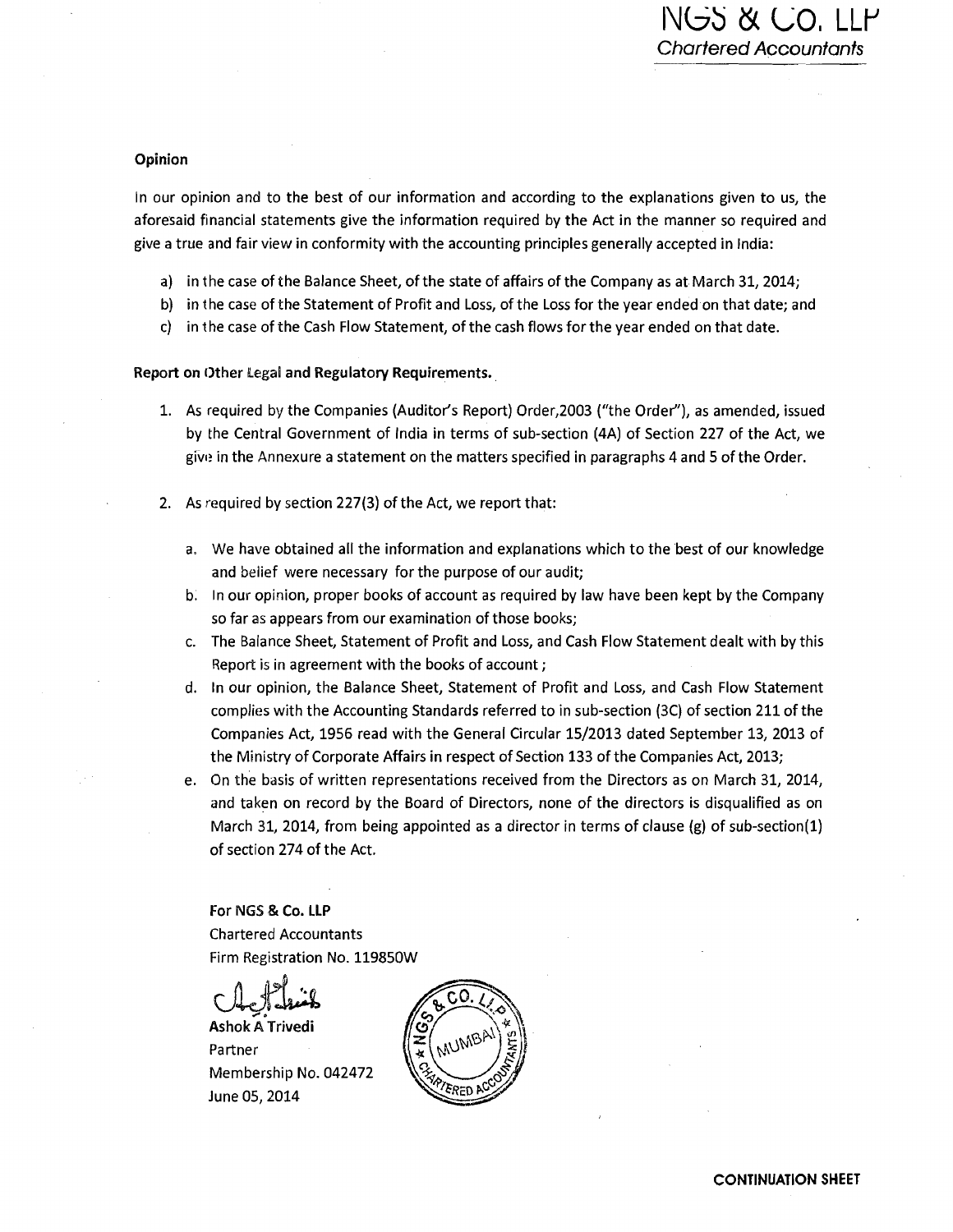Annexure to the independent Auditors' Report

report of even date') (Referred to in Paragraph 1 under 'Report on Other Legal and Regulatory Requirements section in our

- order are not applicable to the company. The Company does not have any fixed assets. Therefore, provisions of clause 4(i) of the  $\langle 1 \rangle$
- order are not applicable to the company. The Company does not have any inventory. Therefore, provisions of clause 4(ii) of the  $(1)$
- Therefore, the provisions of clause 4(iii) of the Order are not applicable to the Company. parties covered in the register maintained under section 301 of the Companies Act, 1956. has not granted/ taken any loans, secured or unsecured from companies, firms or other ynsqmo<sup>2</sup> sha, and according to the information and explanation given to us, the Company  $(III)$
- Therefore, provisions of clause 4(iv) of the Order are not applicable to the company. nsey ent gninb zeoivies bns zboog to elss bns zbezs bexit bns seitotnevni to ezshotuq According to the information and explanation given to us, there are no transactions of  $(N!)$
- of clause  $A(v)$  of the order are not applicable to the company. into contracts or arrangements referred to in section 301 of the Act. Therefore, provisions According to the information and explanation given to us, the Company has not entered  $(\wedge)$
- of the order are not applicable to the company. the Companies (Acceptance of Deposits) Rules, 1975. Therefore, provisions of clause 4(vi) bns 10A 9d1 to AA82 bns A82 enoi1092 to aninsem 9d1 nid1iw oilduq 9d1 mort etieogeb yns According to the information and explanation given to us, the Company has not accepted  $(i)$
- assortized at the surface commensurate with the size and natrie of its business. In our opinion and according to the information and explanation given to us, the Company  $(i)$
- Therefore, provisions of clause 4(vi) of the order are not applicable to the company. (d) of sub-section (1) of section 209 of the Act, in respect of Company's products. us, the Central Government has not prescribed maintenance of cost records under clause To the best of our knowledge and according to the information and explanation given to  $(iiiV)$
- appropriate authorities. custom duty, excise duty, cess and other material statutory dues, as applicable, with the protection fund, employees' state insurance, income tax, sales tax, wealth tax, service tax, bas noiting the undisputed stributory dues including provident fund, investor education and (ix) (a) According to the information and explanation given to us, the Company is regular in

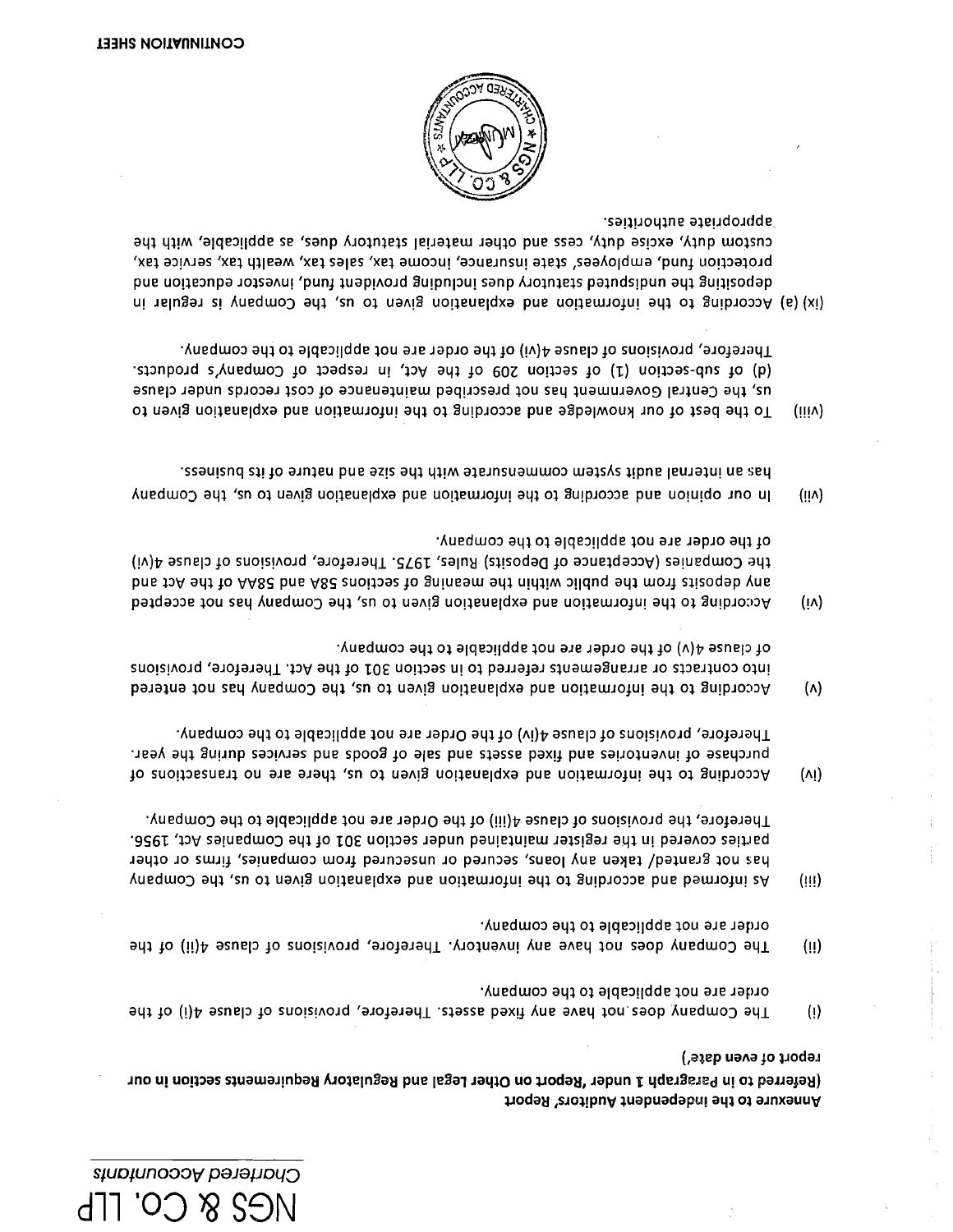- (b) No undisputed amounts payable in respect of Provident Fund, Investor Education and Protection Fund, Employee's State Insurance, Income-Tax, Sales-Tax, Service Tax, Wealth Tax, Customs Duty, Excise Duty, cess and other material statutory dues applicable to the Company were in arrears as at March 31, 2014 for a period of more than six months from the date they became payable.
- (c) According to the information and explanation given to us, there are no dues in respect of income tax, sales tax, wealth tax, service tax, customs duty, excise duty and cess that have nor been deposited with the appropriate authorities on account of any dispute.
- (x) The Company has been registered for a period of less than five years and therefore we are not required to comment on whether or not the accumulated losses at the end of the financial year is fifty per cent or more of its net worth and whether it has incurred cash losses in such financial year and in the immediately preceding financial year.
- (xi) According to the information and explanation given to us, the Company has no dues payable to a financial institution or a bank or debenture holders during the year.
- (xii) Acc:ording to the information and explanation given to us, the Company has not granted any loans and advances on the basis of security by way of pledge of shares, debentures and other securities. Therefore, provisions of clause  $4(xii)$  of the order are not applicable to the company.
- (xiii) In our opinion and according to the information and explanation given to us and having referred to the nature of company business activity, the Company is not a chit fund or a nidhi/ mutual benefit fund/ society. Therefore, provisions of clause 4(xiii) of the order are not applicable to the company.
- (xiv) According to the information and explanation given to us, the Company is not dealing in or trading in shares, securities, debentures and other investments. Therefore, provisions of clause 4(xiv) of the order are not applicable to the company.
- (xv) According to the information and explanation given to us, the Company has not given any guarantees for loans taken by others from banks or financial institutions. Therefore, provisions of clause 4(xv) of the order are not applicable to the company.
- (xvi) According to the information and explanation given to us, the Company did not have any terms loans outstanding during the year. Therefore, provisions of clause (xvi) of the order are not applicable to the company.
- (xvii) According to the information and explanations given to us and on overall examination of the Balance Sheet and Cash Flow Statement of the Company, we report that no funds raised on short-term basis have been used for long-term investment.

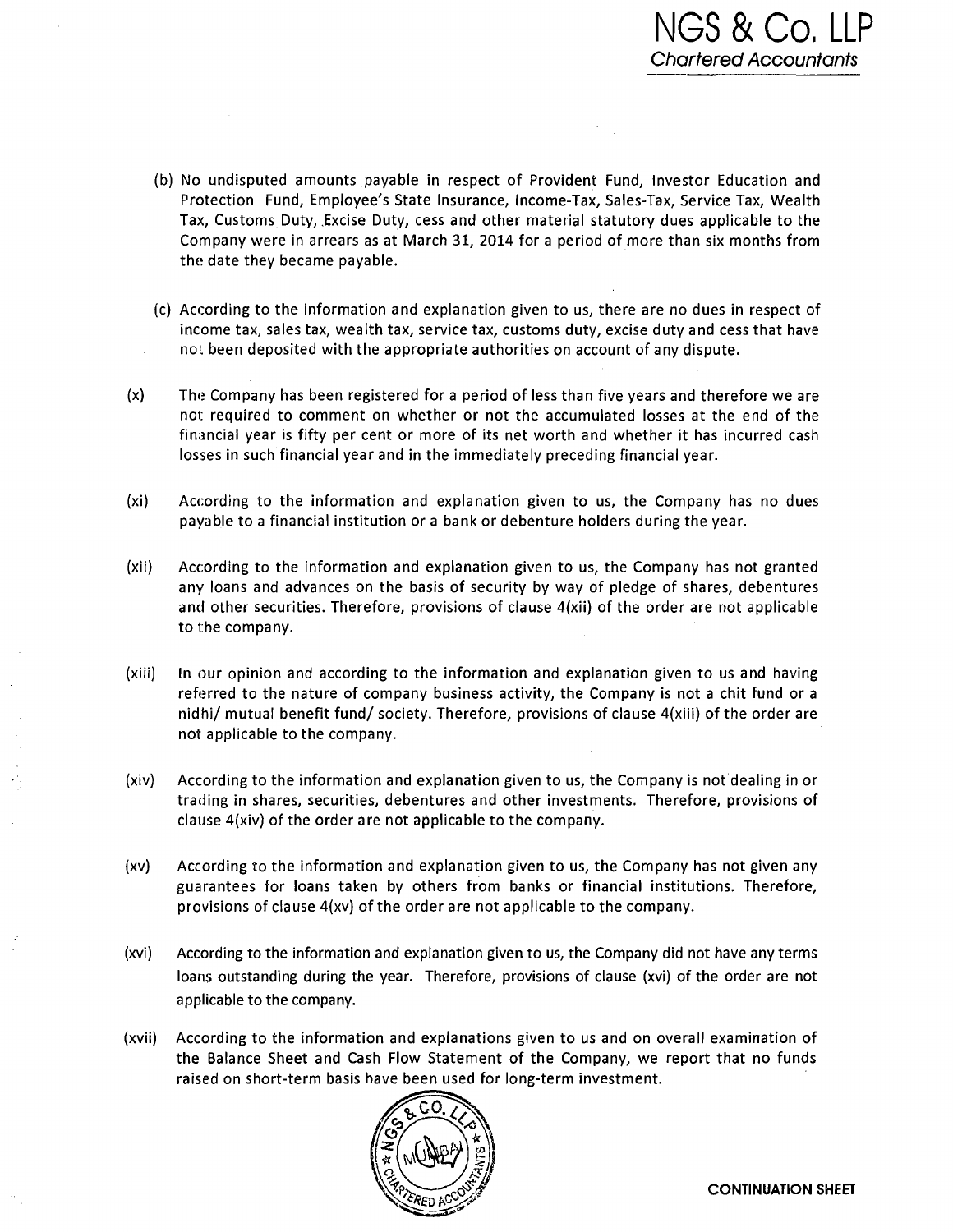- (xviii) According to the information and explanation given to us, during the year covered under audit, the Company has not made any preferential allotment of shares to parties or companies covered in the register maintained under section 301 of the Act. Therefore, the provisions of clause 4(xviii) of the Order are not applicable to the company.
- (xix) According to the information and explanation given to us, during the year covered by our audit report, the company has not issued any secured debentures.
- (xx) During the year covered by our audit report, the Company has not raised any money by public issues during the year.
- (xxi) Based upon the audit procedures performed for the purpose of reporting the true and fair view of the financial statements and as per the information and explanations given by the management, we report that no fraud on or by the Company has been noticed or reported during the course of our audit.

For NGS & Co. LLP Chartered Accountants Firm Registration No. 11985OW

~shoi *h* Trivedi Partner Membership No. 042472 June 05,2014

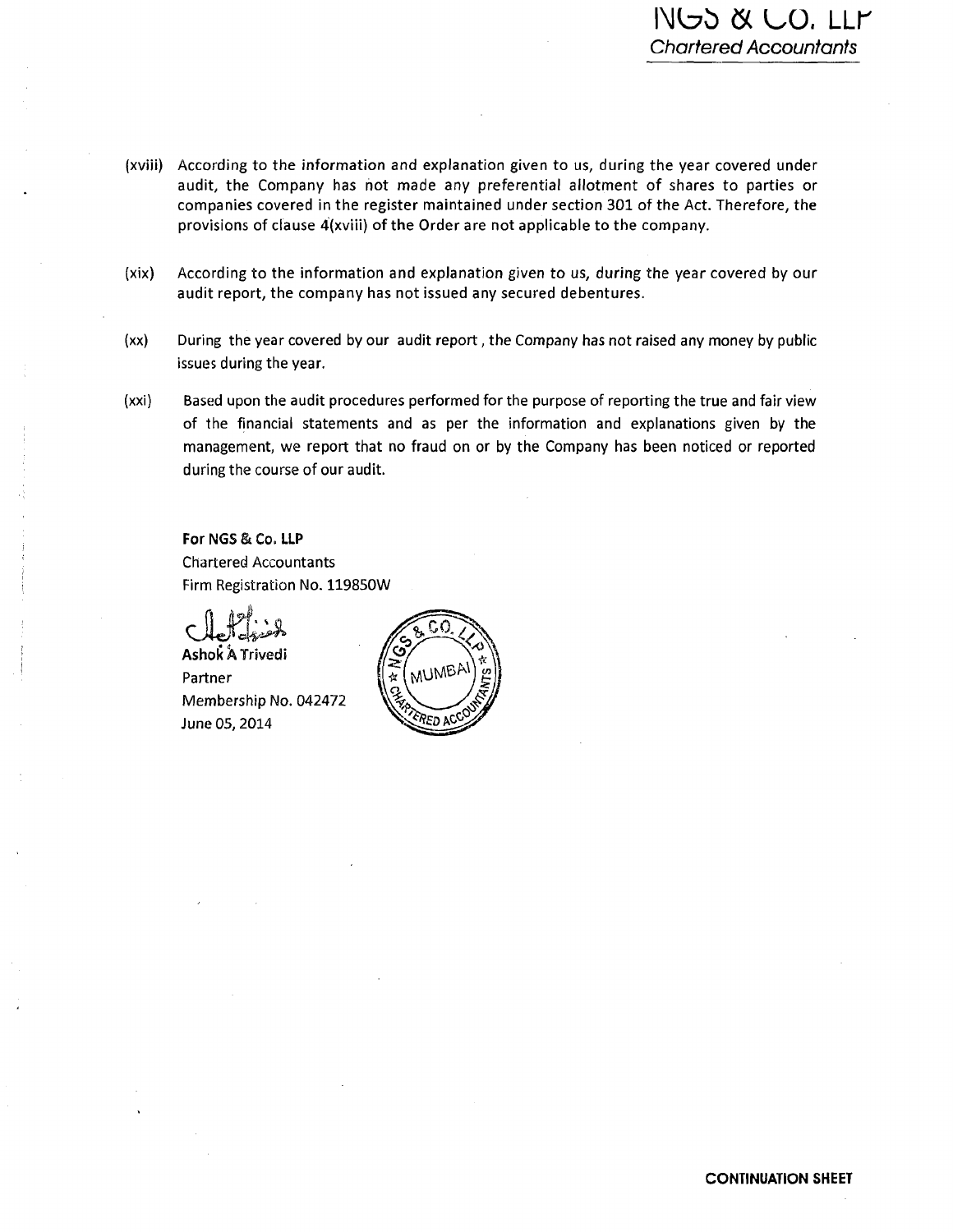# **Kopran Lifesciences Limited Balance Sheet as at March 31,2014**

**(Amount in Rs.)** 

| Particulars                                        | Note No.                | As at<br>March 31, 2014 | As at<br>March 31, 2013 |
|----------------------------------------------------|-------------------------|-------------------------|-------------------------|
| <b>EQUITY AND LIABILITIES</b>                      |                         |                         |                         |
| <b>Shareholders' Funds</b>                         |                         |                         |                         |
| <b>Share Capital</b>                               | $\overline{2}$          | 500,000                 | 500,000                 |
| <b>Reserve and Surplus</b>                         | $\overline{\mathbf{3}}$ | (80, 223)               | (61, 816)               |
| <b>Current Liabilites</b>                          |                         |                         |                         |
| <b>Other Current Liabilities</b>                   | 4                       | 11,236                  | 24,472                  |
|                                                    |                         | 431,013                 | 462,656                 |
|                                                    |                         |                         |                         |
| <b>ASSETS</b>                                      |                         |                         |                         |
| <b>Current Assets</b>                              |                         |                         |                         |
| Cash and Cash Equivalents                          | 5                       | 431,013                 | 462,656                 |
|                                                    |                         | 431,013                 | 462,656                 |
|                                                    |                         |                         |                         |
| See accompanying Notes to Accounts forming part of |                         |                         |                         |
| the Financial Statements                           | $1 - 13$                |                         |                         |

**As per our report of even date attached** 

**Foe MGS** & **Co. LLP**  Chartered Accountants

**~shoi** A. **Trivedi**  Partner Membership No. Mumbai June 05,2014



# For and on behalf of the Board of Directors

#'

Director Director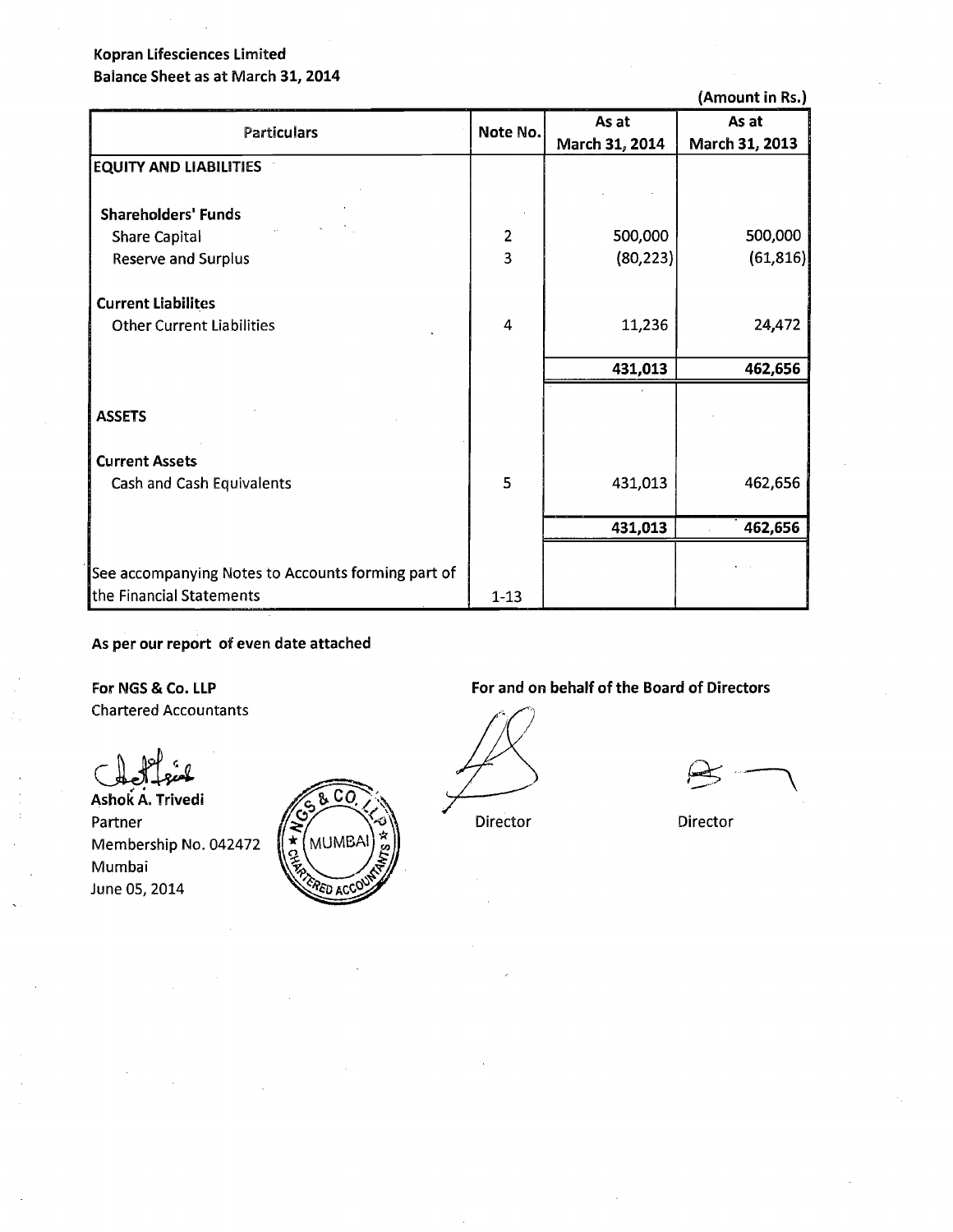**Statement of Profit and Loss for the year ended March 31,2014** 

<sup>1</sup>**(Amount in Rs.** 

| <b>Particulars</b>                              | Note No. | Year ended     | Year ended<br>March 31, 2013 |
|-------------------------------------------------|----------|----------------|------------------------------|
|                                                 |          | March 31, 2014 |                              |
| Revenue                                         |          |                |                              |
| Revenue from operation                          |          |                |                              |
|                                                 |          |                |                              |
| <b>Total Revenue</b>                            |          |                |                              |
|                                                 |          |                |                              |
| <b>Expenses</b>                                 |          |                |                              |
| Other expenses                                  | 6        | 18,407         | 11,542                       |
| <b>Total Expenses</b>                           |          | 18,407         | 11,542                       |
|                                                 |          |                |                              |
| Loss Before Tax                                 |          | (18, 407)      | (11, 542)                    |
| <b>Less: Tax Expenses</b>                       |          |                |                              |
| <b>Loss After Tax</b>                           |          | (18, 407)      | (11, 542)                    |
|                                                 |          |                |                              |
| Earnings Per Equity Share (Equity Share of Face |          |                |                              |
| value Rs.10/- each)                             |          |                |                              |
| <b>Basic and diluted</b>                        |          | (0.37)         | (0.23)                       |
|                                                 |          |                |                              |
| See accompanying Notes to Accounts forming      |          |                |                              |
| part of the Financial Statements                | $1 - 13$ |                |                              |

# **As per our report of even date attached**

CΩ

**MUMB** 

ľ۰

Chartered Accountants

 $\star$ Ashok<sup>'</sup>A. Trivedi Partner Director<br>Membership No. 042472 Membership No. 042472 Mumbai June 05,2014



Director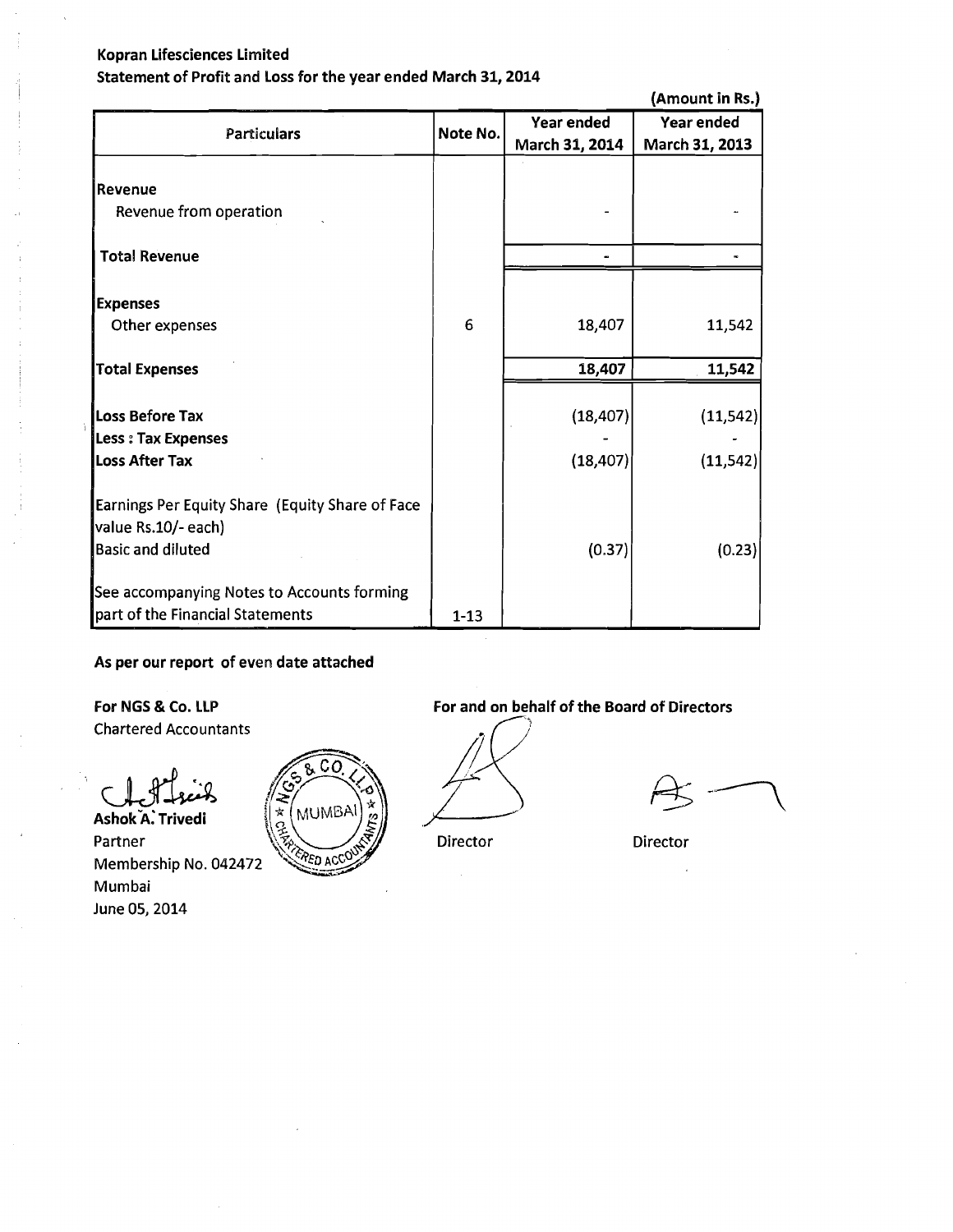#### Notes to Accounts forming part of the Financial Statements

Note 1: Significant Accounting Policies

#### a) CORPORATE INFORMATION

Kopran Lifesciences Limited (The Company) is a limited company domiciled in lndia and incorporated under the provision of the Companies Act, 1956. It is a wholly owned subsidiary of Kopran Limited.

#### **b]** BASIS OF PREPARATION

Financial statements have been prepared in accordance with the Generally Accepted Accounting Principles in lndia (Indian GAAP) under the historical cost convention on accrual basis in compliance with all material aspects with the Accounting Standards (AS) notified under the Companies Act, 1956 ('The Act') read with general circular 15/2013 dated September 13,2013 of the Ministry of Corporate Affairs in respect of Section 133 of the Companies Act, 2013 and the relevant provisions of the Companies Act, 1956 (to the extent applicable) and Companies Act, 2013 (to the extent notified).

## c) USE OF ESTIMATES

Preparation of financial statements in conformity with lGAAP requires the management to make judgments, estimates and assumptions that affect the reported amount of revenues, expenses, assets and liabilities and the disclosure of contingent liabilities, at the end of the reporting period. Although these estimates are based on the management's best knowledge of current events and actions, uncertainty about these assumptions and estimates could result in differences between the actual results and estimates which are recognized in future periods.

#### d) EARNINGS PER SHARE

Basic earnings per share are calculated by dividing the net profit or loss for the year attributable to equity shareholders (after deducting attributable taxes) by the weighted average number of equity shares outstanding during the year.

For the purpose of calculating diluted earnings per share, the net profit or loss for the year attributable to equity shareholders and the'weighted average number of shares outstanding during the year are adjusted for the effects of all dilutive potential equity shares.

#### e) PROVISIONS, CONTINGENT LIABILITIES AND CONTINGENT ASSETS:

Provisions involving substantial degree of estimation in measurement are recognized when there is a present obligation as a result of past events and it is probable that there will be an outflow of resources. Contingent Liabilities are not recognized, but are disclosed in the notes. Contingent Assets are neither recognized nor disclosed in the financial statements.

#### f) TAXATION

Tax expense comprise of current and deferred tax. Current income tax is measured at the amounts expected to be paid to the tax authorities in accordance with the Indian Income Tax Act, 1961. Deferred income taxes reflect the impact of current year timing differences between taxable income and accounting income arising in the current year and reversal of timing differences of earlier years.

Deferred tax is measured based on the tax rates and the tax laws enacted or substantially enacted at the balance sheet date. Deferred tax assets are recognized only to the extent that there is reasonable certainty that sufficient future taxable income will be available against which such deferred tax assets can be realized. In situations where the company has carry forward tax losses, all deferred tax assets are recognized only if there is virtual certainty supported by convincing evidence that they can be realized against future taxable profits.

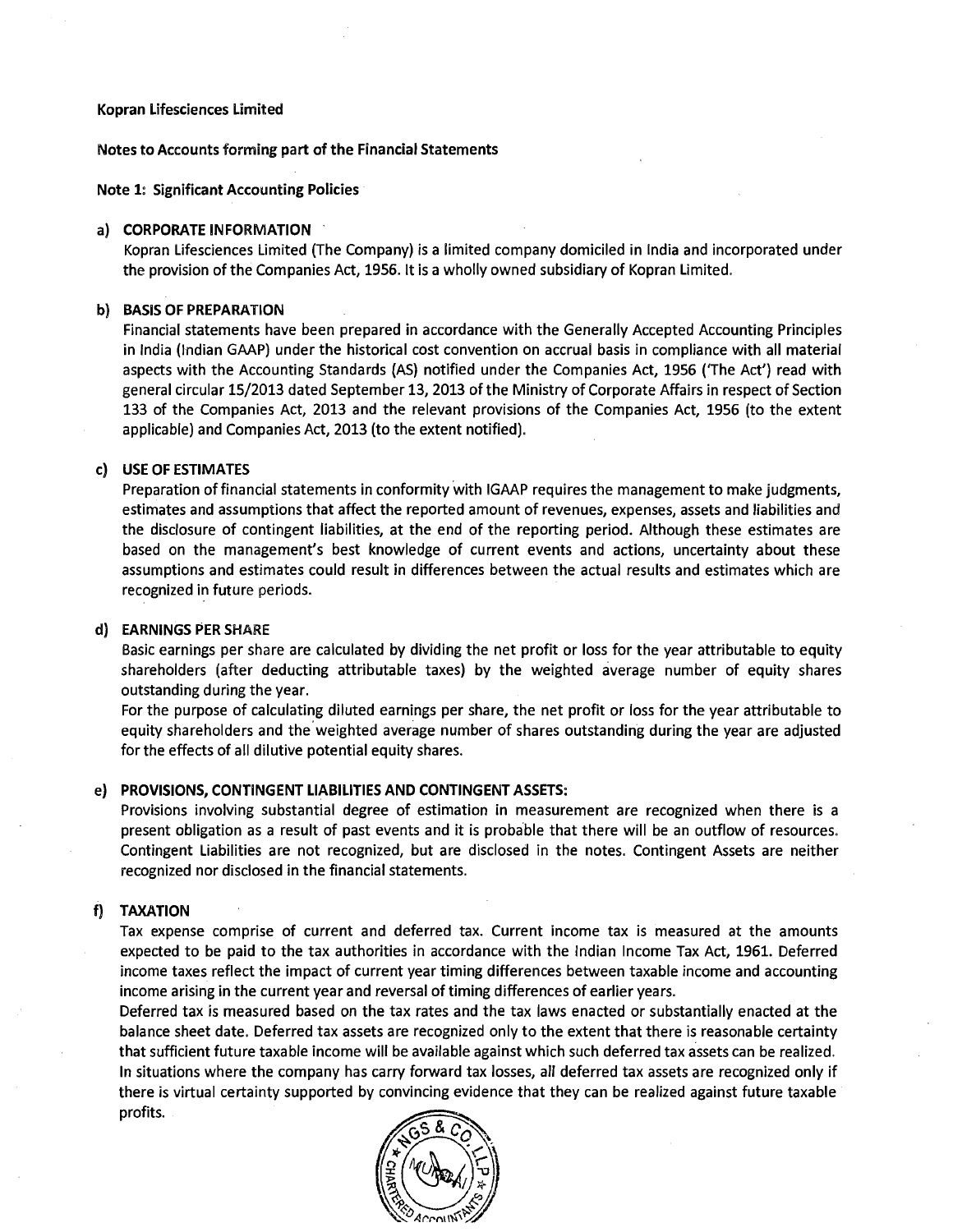Notes to Accounts throug part of the Financial Statements

| $12$ ato $M$ | <b>Share Capital</b>                                                         | <b>PIOZ'IE</b><br>donaM js zA | EIOZ'TE<br>As at March |
|--------------|------------------------------------------------------------------------------|-------------------------------|------------------------|
|              | 1,00,000 Equity Shares of Rs. 10/- each<br>bəsinontuA                        | 000'000'T                     | 000'000'L              |
|              |                                                                              | 000'000'T                     | 000'000'               |
|              | 50,000 Equity Shares of Rs. 10/- each<br>qu bisq yllut bns bedinedu2, beusel | 000'005                       | 000'005                |
|              |                                                                              | 000'005                       | 000'005                |

| <b>Jeev end of the year</b>                                                                    | 000'09              | 000'005     | 000'05                      | 000'005     |
|------------------------------------------------------------------------------------------------|---------------------|-------------|-----------------------------|-------------|
| leave shares issued during the year                                                            |                     |             |                             |             |
| <b>Joutstanding at the beginning of the year</b>                                               | 000'05              | 000'005     | 000'09                      | 000'005     |
|                                                                                                | Number              | ('sЯ ni '). | Number                      | (.aa ni '). |
|                                                                                                | Equity Shares       |             | Equity Shares               |             |
| <b>Treav</b>                                                                                   |                     |             |                             |             |
| Snithoqen ent to bne ent ts bns gninniged enti<br>fReconciliation of the shares outstanding at | As at March 31,2014 |             | <b>EIOS, IE dateM is 2A</b> |             |

#### Terms/ rights attached to equity shares.  $(q)$

the number of equity shares held by shareholder. assets of the company, after distribution of all prefrential amounts. The distribution ionil be in proportion to In the event of liquidation of company, the holders of equity shares will be entitled to receive remaining equity shares is entitled to one vote per share. The company declares and pays dividends in Indian rupees. The company has only one class of equity shares having a par value of Rs. 10/- per share. Each holder of

#### Shares held by holding company  $(c)$

| Particulars                                  |               | <b>ELOS, I.E rional 31, 2013</b><br>As at March 31,2014 |               |            |
|----------------------------------------------|---------------|---------------------------------------------------------|---------------|------------|
|                                              | Equity Shares |                                                         | Equity Shares |            |
|                                              | Number        | (. in Rs.)                                              | Number        | (.cЯ ni ') |
| Equity Shares of Rs.10) - each fully paid up |               |                                                         |               |            |
| N/s Kopran Limited                           | 000'05        | 000'005                                                 | 000'05        | 000'005    |
| <b>IstoT</b>                                 | 000'0S        | 000'005                                                 | 000'05        | 000'005    |

#### Details of Share holders holding more that 5% shares in the company  $(p)$

| Particulars                                    | As at March 31,2014 |      | <b>ELOS, IS changed</b> 31, 2013 |             |
|------------------------------------------------|---------------------|------|----------------------------------|-------------|
|                                                | Equity Shares       |      | Equity Shares                    |             |
|                                                | Number              | %    | Number                           | ℅           |
| <b>qu</b> bisq yllut does -\01.2A to zensilup3 |                     |      |                                  |             |
| <b>betimil nengox s\M</b>                      | 000'05              | %00T | 000'05                           | <b>MOOT</b> |
| $ $ <sub>10</sub> T                            | 000'05              | %00T | 000'05                           | %00T        |



 $(e)$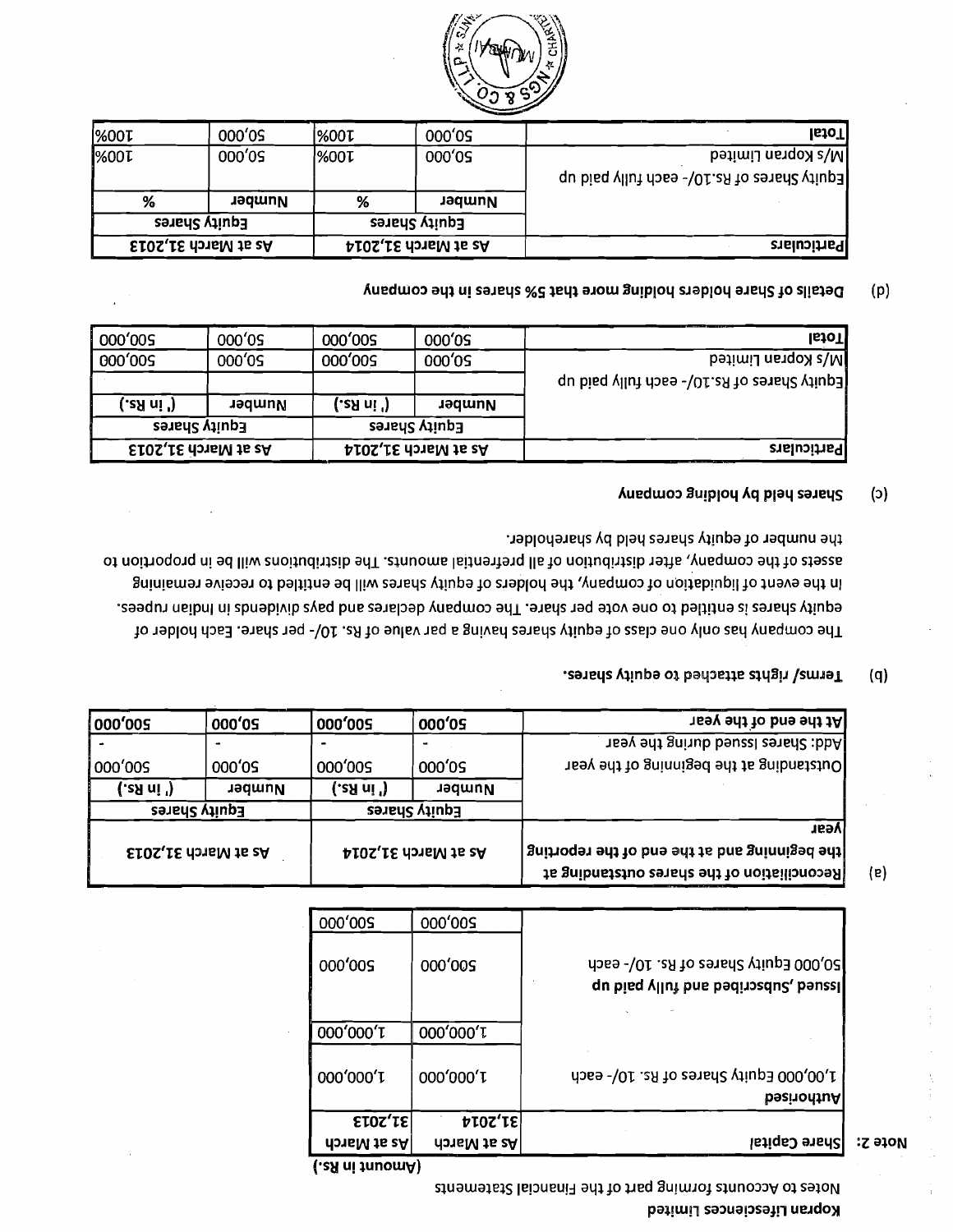Motes to Accounts forming part of the Financial Statements

| Note 3: Reserves and Surplus            | As at March<br>31,2014 | As at March<br>31,2013 |
|-----------------------------------------|------------------------|------------------------|
| Deficit in Statement of Profit and Loss |                        |                        |
| As per last Balance sheet               | (61, 816)              | (50, 274)              |
| Add: Deficit for the year               | (18, 407)              | (11,542)               |
| <b>Total</b>                            | (80, 223)              | (61, 816)              |

| Note 4: Other Current Liabilities | As at March<br>31.2014 | As at March<br>31,2013 |
|-----------------------------------|------------------------|------------------------|
| <b>Other Payables</b>             | 11,236                 | 24,472                 |
| Total                             | 11,236                 | 24,472                 |

| Note 5: Cash and Cash Equivalents                | As at March<br>31,2014 | As at March<br>31,2013 |
|--------------------------------------------------|------------------------|------------------------|
| <b>Balances with bank</b><br>In current Accounts | 431,013                | 462,656                |
| <b>Total</b>                                     | 431,013                | 462,656                |

| Note 6: | <b>Other Expenses</b>        | $2013 - 14$ | 2012-13        |
|---------|------------------------------|-------------|----------------|
|         | <b>Statutory Audit Fees</b>  | 11,236      | 11,236         |
|         | Legal & Professional Charges | 6,742       | $\blacksquare$ |
|         | Miscellaneous Expenses       | 429         | 306            |
|         | Total                        | 18,407      | 11,542         |

 $\overline{\phantom{a}}$ 

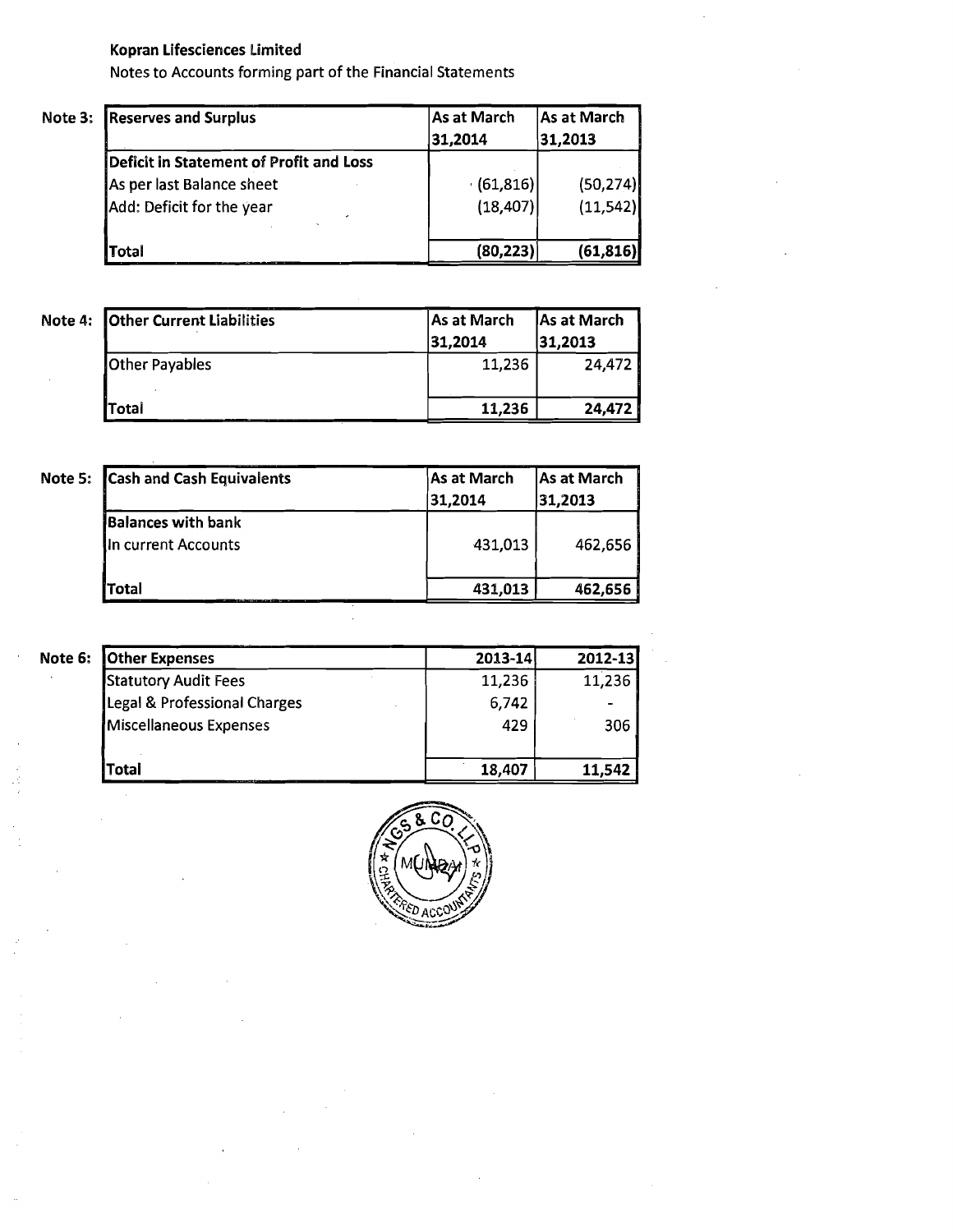#### Notes to Accounts forming part of the Financial Statements

- **7)** Estimated amount of contracts remaining to be executed on capital account and not provided for Rs.Nil (2013: Rs.NIL)
- 8) Contingent Liabilities not provided Rs. Nil (2013: Rs. Nil)

#### 9) Deferred Tax

In accordance with the Accounting Standard 22 on 'Accounting for Taxes on Income' notified by the Companies Accounting Standard Rules 2006, deferred tax assets arising on account of timing difference comprising of unabsorbed business losses have not been recognized due to lack of virtual certainty of its realisation.

#### 10) Related Party disclosures

As required under Accounting Standard 18 "Related Party Disclosure" disclosures of transactions with the related parties are as below:

#### List of Related Parties

Holding Company **Fig. 2** Kopran Limited

During the year following transactions were carried out with the related parties in the ordinary course of business:

|                                    | (Amount in Rs.) |
|------------------------------------|-----------------|
| <b>Nature of Transactions</b>      | Holding         |
|                                    | Company         |
| Advance given                      |                 |
|                                    | (4,00,000)      |
| Repayment of Advances given        |                 |
|                                    | (4,00,000)      |
| Loan taken                         |                 |
|                                    | 306)            |
| Repayment of Loan Taken            |                 |
|                                    | (306)           |
| Balance outstanding as at March 31 |                 |
|                                    | ь               |

## 11) Computation of Earnings Per Share

| <b>Particulars</b>                       | March 31, 2014 | March 31, 2013 |
|------------------------------------------|----------------|----------------|
| Loss after tax                           | (18, 407)      | (11,524)       |
| Weighted average number of equity shares | 50,000         | 50,000         |
| Earnings per share of Rs.10/- each       |                |                |
| - Basic and Diluted (Rs.)                | (0.37)         | (0.23)         |

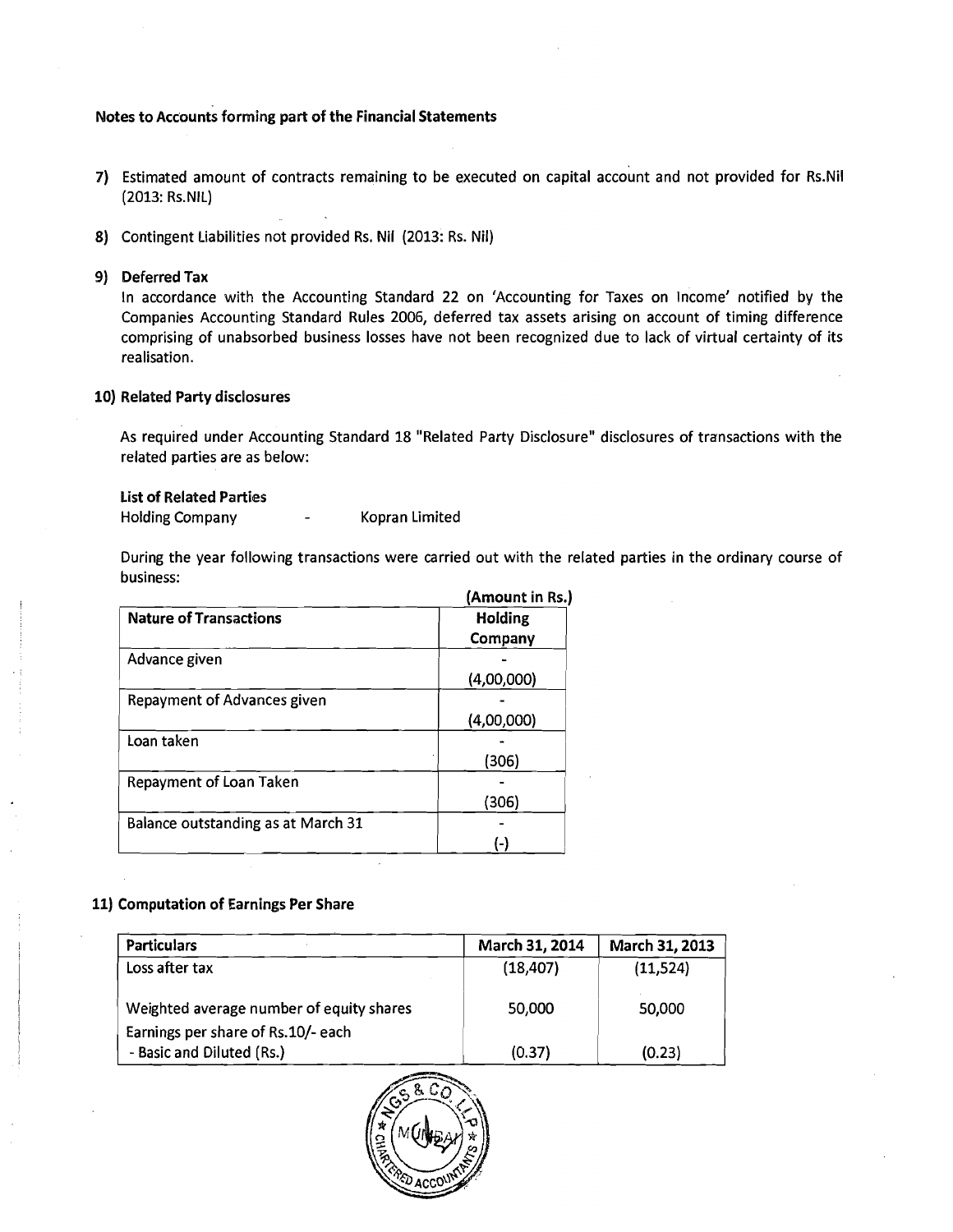12) The Company has not received any intimation from suppliers regarding their status under the Micro, Small and Medium Enterprises Development Act, 2006 and hence the disclosure, if any, relating to amounts unpaid as at the year-end together with interest paid/payable as required under the said Act have not been . given. 

13) Previous year figures :

Previous Year figure have been recast / restated wherever considered necessary.

As per our report of even date

Chartered Accountants

Ashok'A. Trivedi Partner Membership No. 042472 Mumbai June 05,2014



For NGS & Co. **LLP** For and on behalf of the Board of Directors of Kopran Lifesciences Limited **c.** 

Director Director